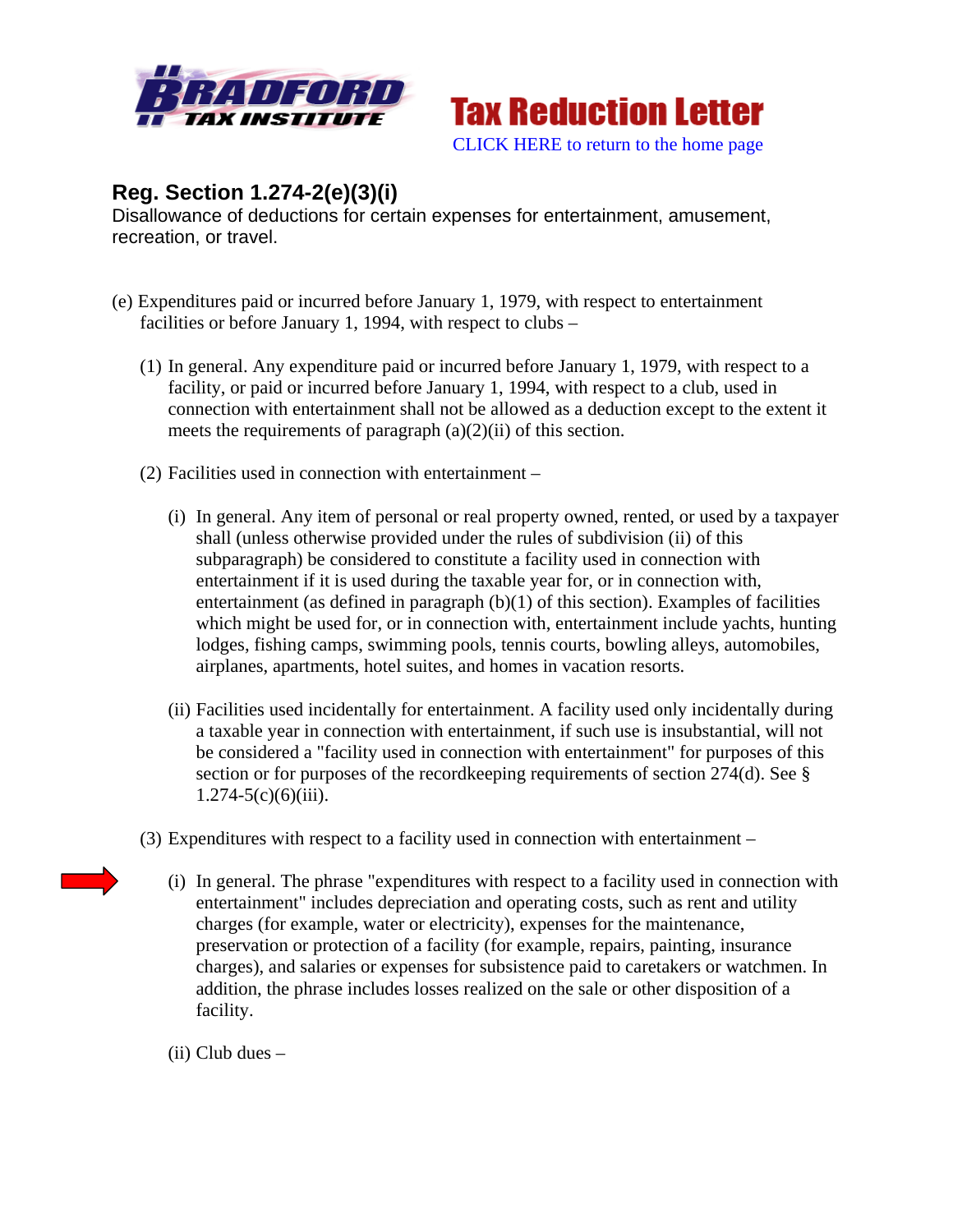- (a) Club dues paid or incurred before January 1, 1994. Dues or fees paid before January 1, 1994, to any social, athletic, or sporting club or organization are considered expenditures with respect to a facility used in connection with entertainment. The purposes and activities of a club or organization, and not its name, determine its character. Generally, the phrasesocial, athletic, or sporting club or organization has the same meaning for purposes of this section as that phrase had in section 4241 and the regulations thereunder, relating to the excise tax on club dues, prior to the repeal of section 4241 by section 301 of Public Law 89-44. However, for purposes of this section only, clubs operated solely to provide lunches under circumstances of a type generally considered to be conducive to business discussion, within the meaning of paragraph  $(f)(2)(i)$  of this section, will not be considered social clubs.
- (b) Club dues paid or incurred after December 31, 1993. See paragraph (a)(2)(iii) of this section with reference to the disallowance of deductions for club dues paid or incurred after December 31, 1993.
- (iii)Expenditures not with respect to a facility. The following expenditures shall not be considered to constitute expenditures with respect to a facility used in connection with entertainment:
	- (a) Out of pocket expenditures. Expenses (exclusive of operating costs and other expenses referred to in subdivision (i) of this subparagraph) incurred at the time of an entertainment activity, even though in connection with the use of facility for entertainment purposes, such as expenses for food and beverages, or expenses for catering, or expenses for gasoline and fishing bait consumed on a fishing trip;
	- (b) Non-entertainment expenditures. Expenses or items attributable to the use of a facility for other than entertainment purposes such as expenses for an automobile when not used for entertainment; and
	- (c) Expenditures otherwise deductible. Expenses allowable as a deduction without regard to their connection with a taxpayer's trade or business such as taxes, interest, and casualty losses. The provisions of this subdivision shall be applied in the case of a taxpayer which is not an individual as if it were an individual. See also § 1.274-6.
- (iv)Cross reference. For other rules with respect to treatment of certain expenditures for entertainment-type facilities, see § 1.274-7.
- (4) Determination of primary use
	- (i) In general. A facility used in connection with entertainment shall be considered as used primarily for the furtherance of the taxpayer's trade or business only if it is established that the primary use of the facility during the taxable year was for purposes considered ordinary and necessary within the meaning of sections 162 and 212 and the regulations thereunder. All of the facts and circumstances of each case shall be considered in determining the primary use of a facility. Generally, it is the actual use of the facility which establishes the deductibility of expenditures with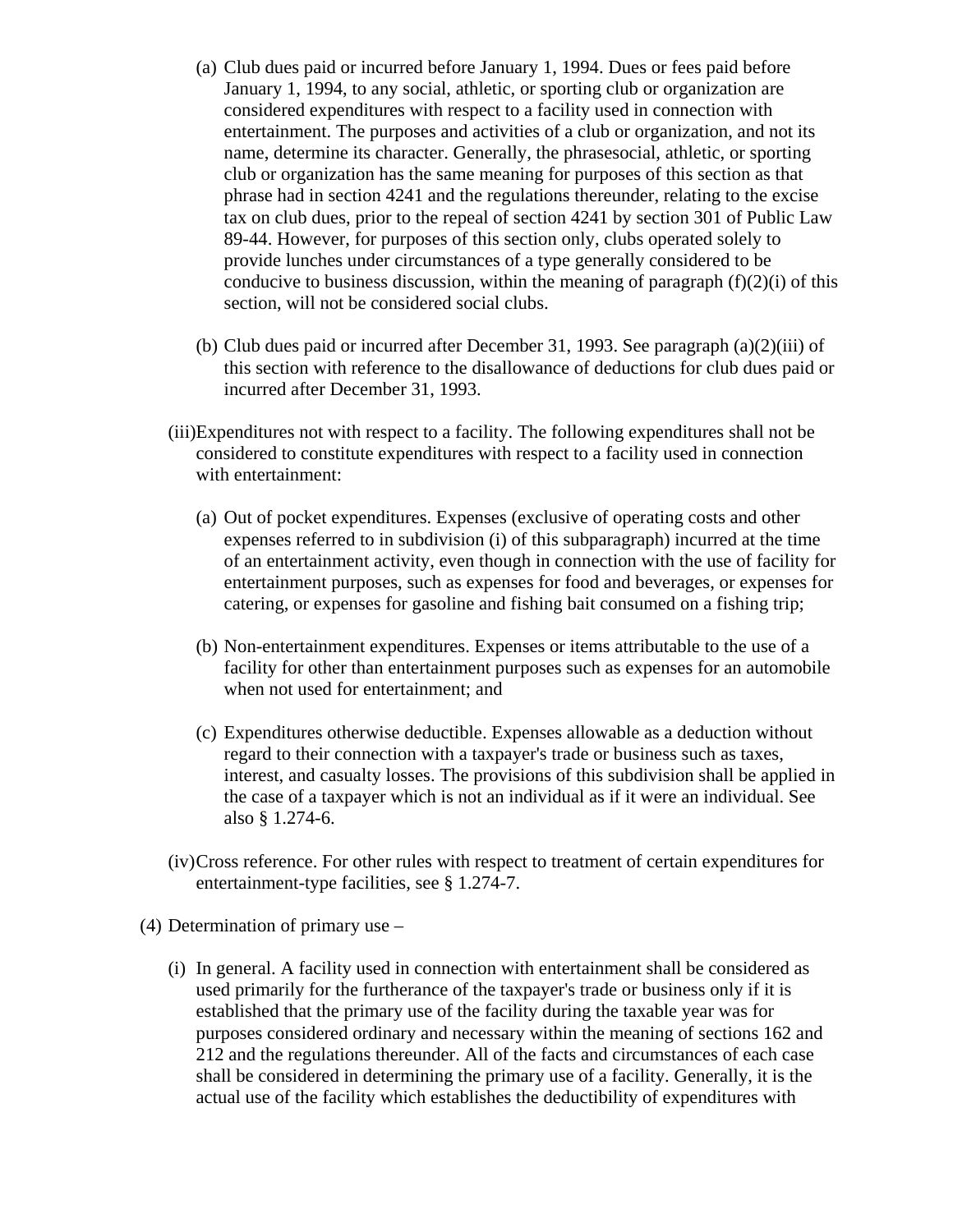respect to the facility; not its availability for use and not the taxpayer's principal purpose in acquiring the facility. Objective rather than subjective standards will be determinative. If membership entitles the member's entire family to use of a facility, such as a country club, their use will be considered in determining whether business use of the facility exceeds personal use. The factors to be considered include the nature of each use, the frequency and duration of use for business purposes as compared with other purposes, and the amount of expenditures incurred during use for business compared with amount of expenditures incurred during use for other purposes. No single standard of comparison, or quantitative measurement, as to the significance of any such factor, however, is necessarily appropriate for all classes or types of facilities. For example, an appropriate standard for determining the primary use of a country club during a taxable year will not necessarily be appropriate for determining the primary use of an airplane. However, a taxpayer shall be deemed to have established that a facility was used primarily for the furtherance of his trade or business if he establishes such primary use in accordance with subdivision (ii) or (iii) of this subparagraph. Subdivisions (ii) and (iii) of this subparagraph shall not preclude a taxpayer from otherwise establishing the primary use of a facility under the general provisions of this subdivision.

- (ii) Certain transportation facilities. A taxpayer shall be deemed to have established that a facility of a type described in this subdivision was used primarily for the furtherance of his trade or business if:
	- (a) Automobiles. In the case of an automobile, the taxpayer establishes that more than 50 percent of mileage driven during the taxable year was in connection with travel considered to be ordinary and necessary within the meaning of section 162 or 212 and the regulations thereunder.
	- (b) Airplanes. In the case of an airplane, the taxpayer establishes that more than 50 percent of hours flown during the taxable year was in connection with travel considered to be ordinary and necessary within the meaning of section 162 or 212 and the regulations thereunder.
- (iii)Entertainment facilities in general. A taxpayer shall be deemed to have established that:
	- (a) A facility used in connection with entertainment, such as a yacht or other pleasure boat, hunting lodge, fishing camp, summer home or vacation cottage, hotel suite, country club, golf club or similar social, athletic, or sporting club or organization, bowling alley, tennis court, or swimming pool, or,
	- (b) A facility for employees not falling within the scope of section  $274(e)$  (2) or (5)

was used primarily for the furtherance of his trade or business if he establishes that more than 50 percent of the total calendar days of use of the facility by, or under authority of, the taxpayer during the taxable year were days of business use. Any use of a facility (of a type described in this subdivision) during one calendar day shall be considered to constitute a "day of business use" if the primary use of the facility on such day was ordinary and necessary within the meaning of section